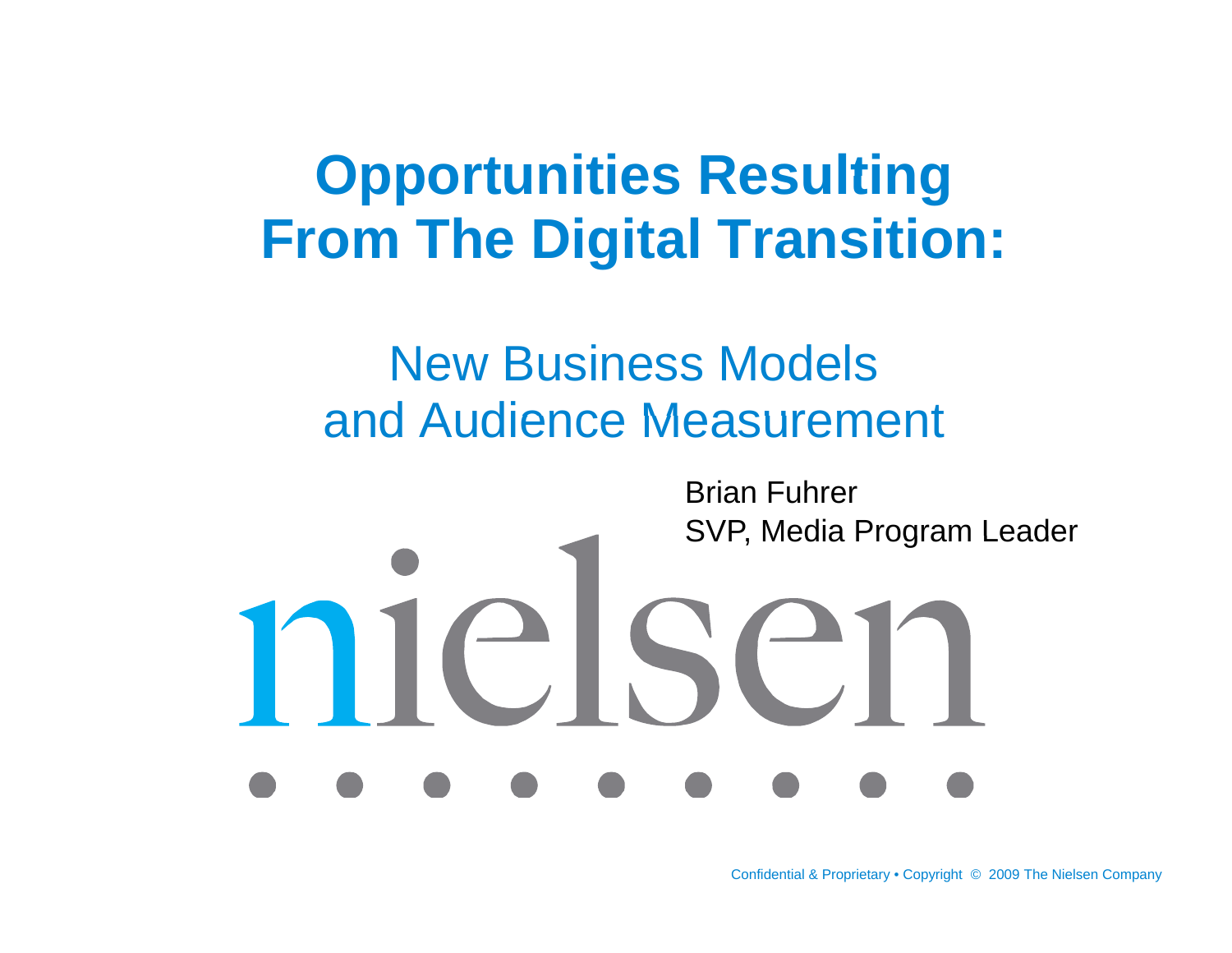#### Households With Only Unready Sets – National People Meter Sample



Copyright © 2009 The Nielsen Company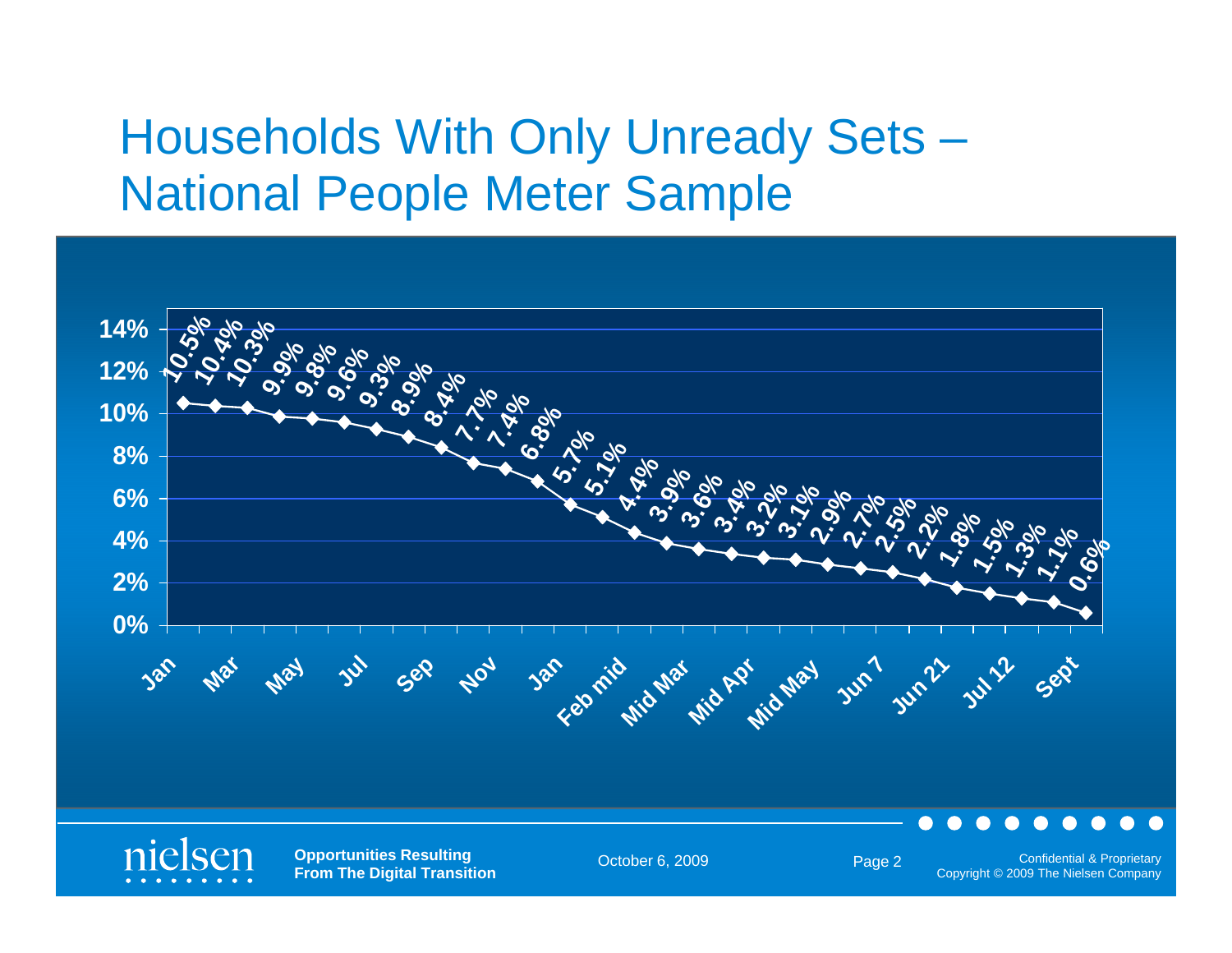#### Characteristics of the Unready Set Location Within the Household - Total U.S – Total U.S.

| <b>Location of Television Set within</b><br><b>Total U.S. Households</b> | $%$ of<br><b>Unready</b><br><b>Sets</b> | $%$ of<br><b>Total U.S.</b><br><b>Sets</b> | <b>Index</b> |
|--------------------------------------------------------------------------|-----------------------------------------|--------------------------------------------|--------------|
| <b>Living Room</b>                                                       | 12.9%                                   | 35.5%                                      | 37           |
| <b>Family Room</b>                                                       | 3.7%                                    | 5.5%                                       | 67           |
| <b>Master Bedroom</b>                                                    | 14.4%                                   | 22.7%                                      | 63           |
| <b>Other Bedroom</b>                                                     | 45.7%                                   | 20.1%                                      | 227          |
| <b>Kitchen</b>                                                           | 4.3%                                    | 4.0%                                       | 110          |
| Other Location*                                                          | 19.0%                                   | 12.9%                                      | 147          |

*\*'Other Location' includes Basement, Detached Building, Dining Room, Garage, Office, Patio, and Other*

*Location of Unready Sets compared to location of all Sets in Total U.S. households (based on NPM sample as of week ending August 30, 2009) g ,)*



**Opportunities Resulting From The Digital Transition**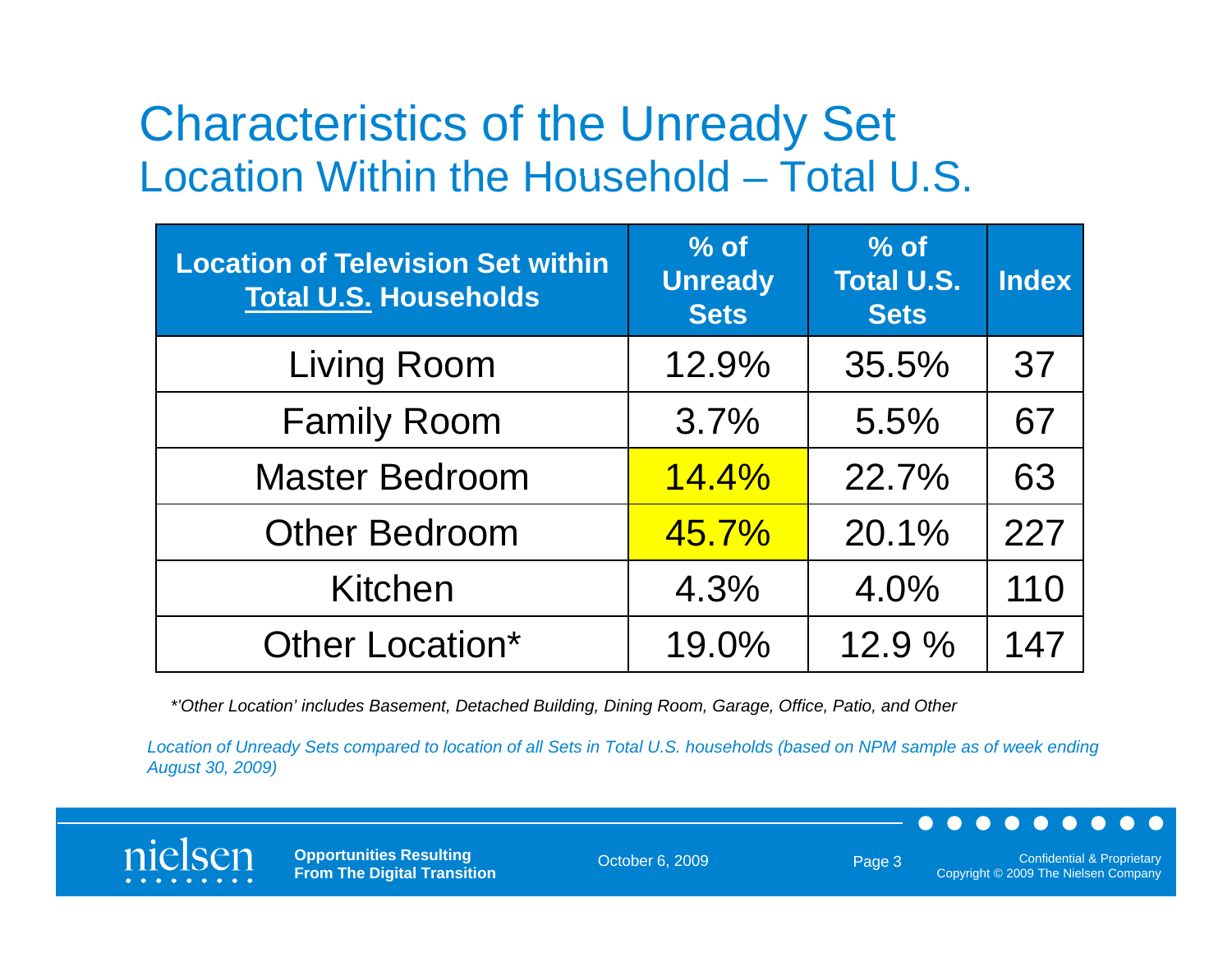#### The Transitioned Television Set Route to Readiness – Total U.S.

|                                        | # of Sets | % of May 25 '08<br><b>Unready Sets</b> | % of Aug 30 '09<br><b>Converters</b> |
|----------------------------------------|-----------|----------------------------------------|--------------------------------------|
| Unready Sets as of May 25, 2008        | 535       | 100.0%                                 | N/A                                  |
| <b>Remained Unready</b>                | 78        | 14.6%                                  | N/A                                  |
| <b>Became Ready</b>                    | 306       | 57.2%                                  | 100.0%                               |
| <b>Acquired External Digital Tuner</b> | 202       | 37.8%                                  | 66.0%                                |
| <b>Acquired DBS</b>                    | 36        | 6.7%                                   | 11.8%                                |
| <b>Acquired Cable</b>                  | 68        | 12.7%                                  | 22.2%                                |
| <b>Set Removed</b>                     | 151       | 28.2%                                  | N/A                                  |

*August 30, 2009 set status of May 25th, 2008 unready sets (based on Unified NPM Total U.S. sample during those two weeks)*



**Opportunities Resulting From The Digital Transition**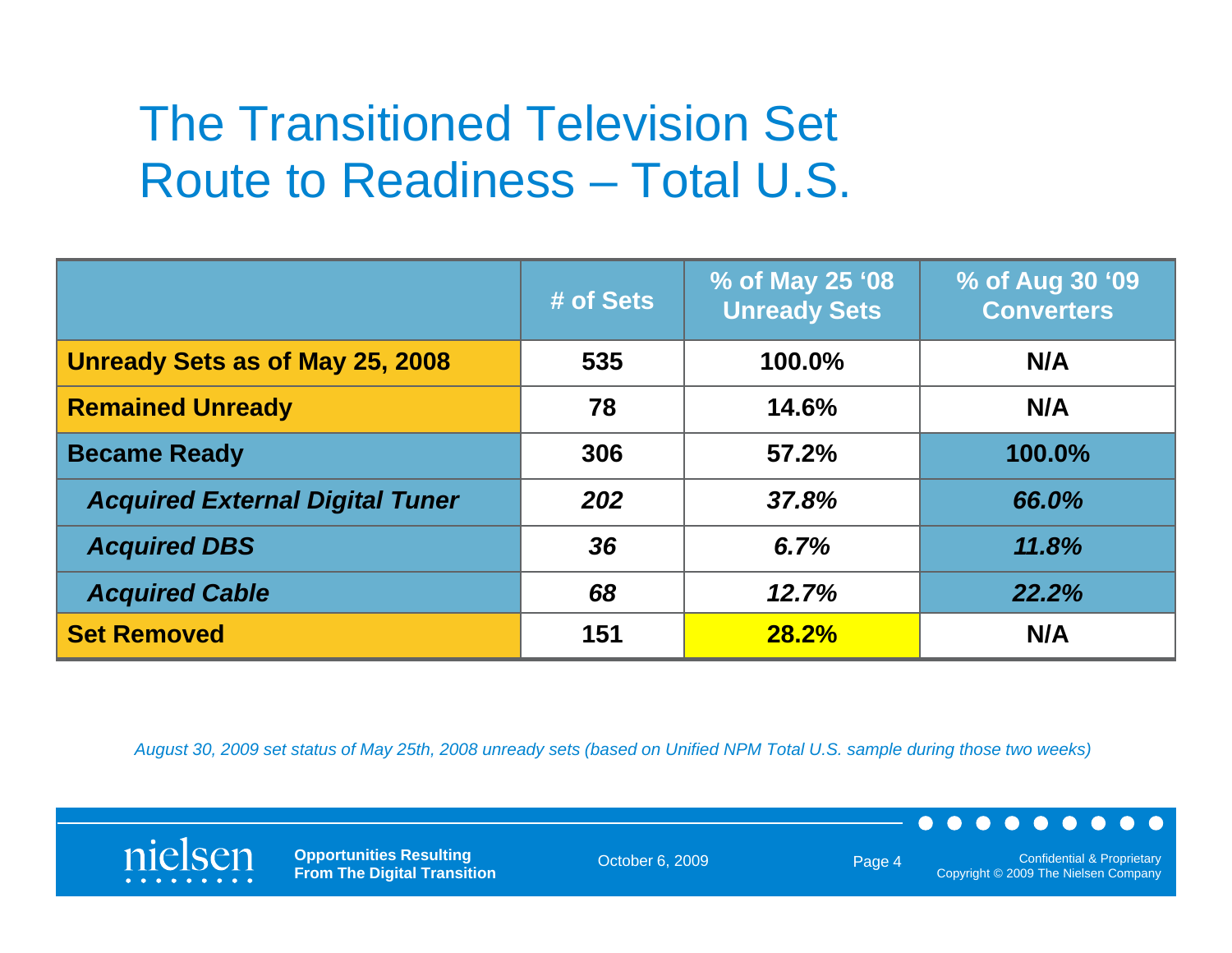## More recently, how are homes getting ready?

- 35% of Unready Sets from April 26, 2009 have become ready
- Di gital Converter Box 74.0%
- Cable 18.2%
- DBS 7.5%
- •In addition to the 35% of sets made ready, **21%** of unready sets were removed

Unified Sample – Unready on April 26, 2009 / Status on August 30, 2009

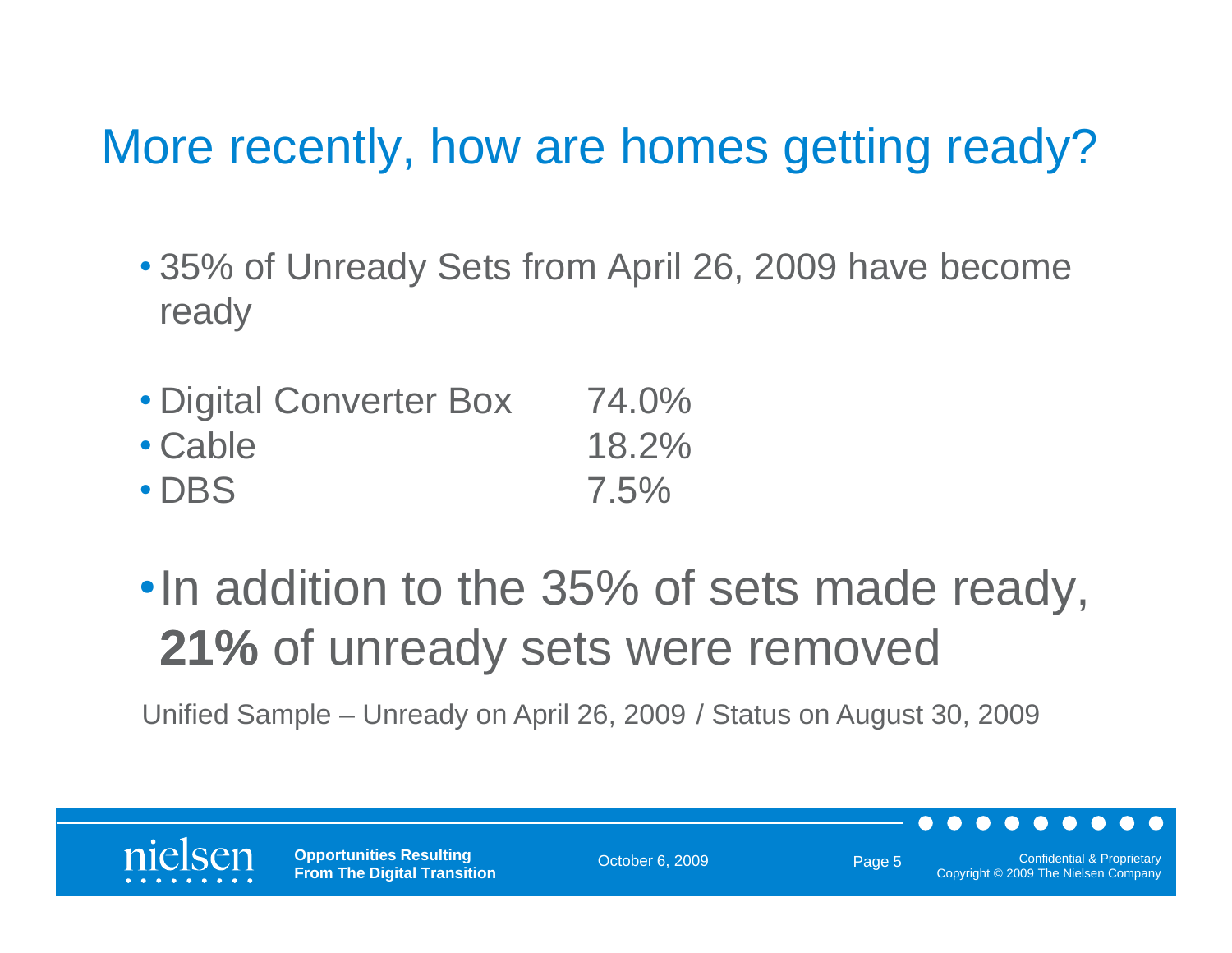#### Is there an opportunity from "removed" sets?

• When consumers are faced with "replacing" sets in "nonprimary" rooms will they only consider a television?







**Opportunities Resulting From The Digital Transition** 

October 6, 2009 Confidential & Proprietary Confidential & Proprietary Copyright © 2009 The Nielsen Company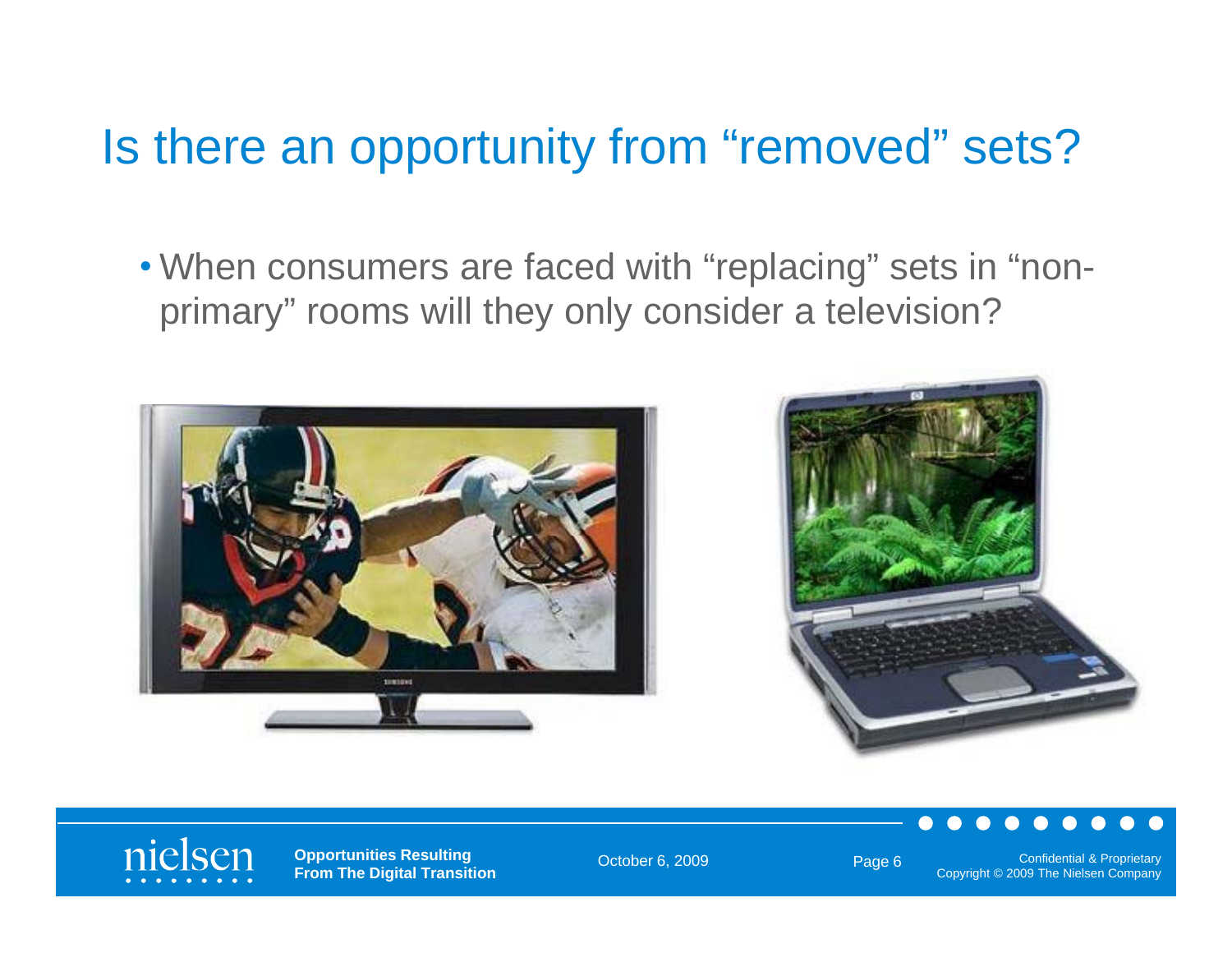



**Opportunities Resulting From The Digital Transition**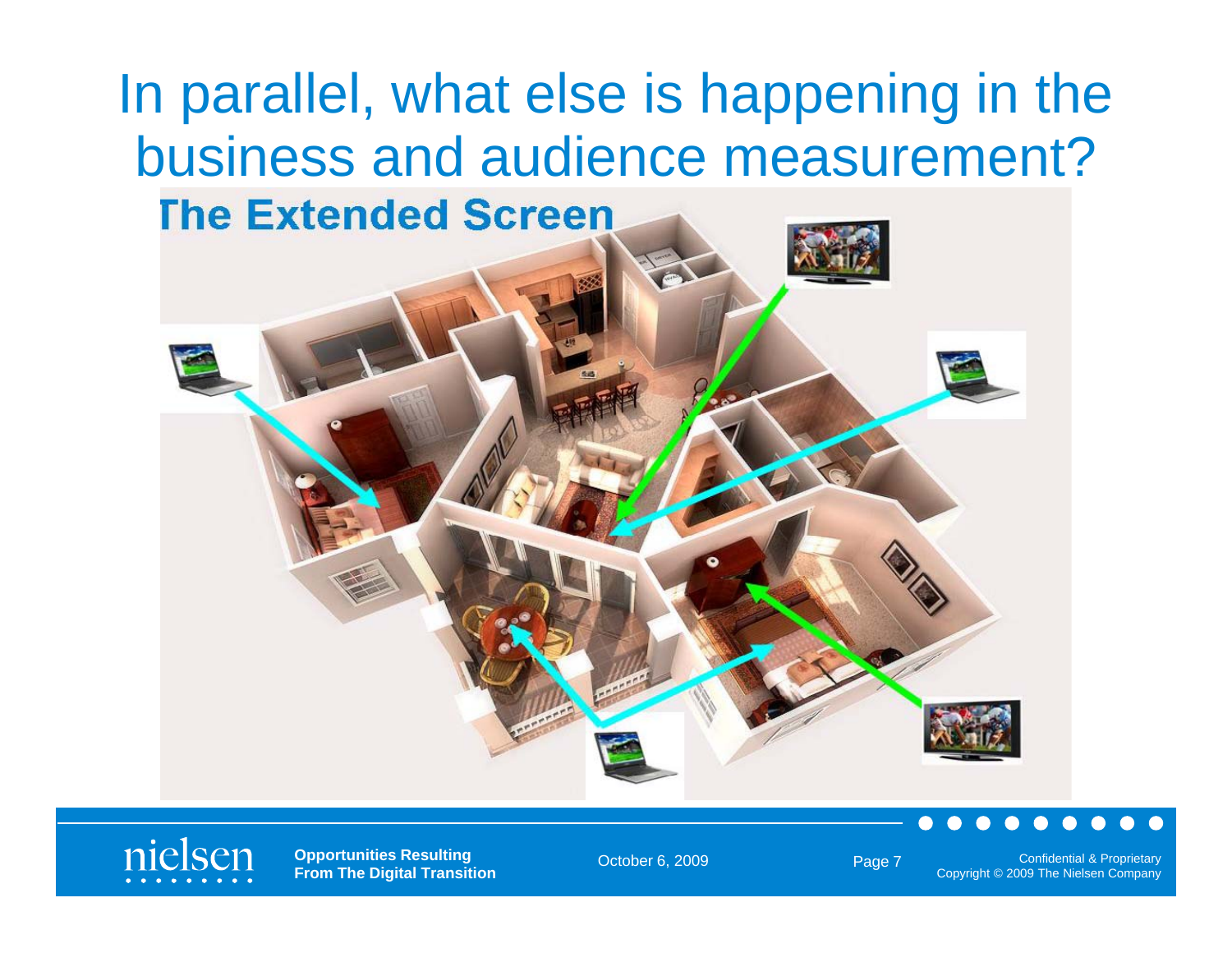





**Opportunities Resulting From The Digital Transition**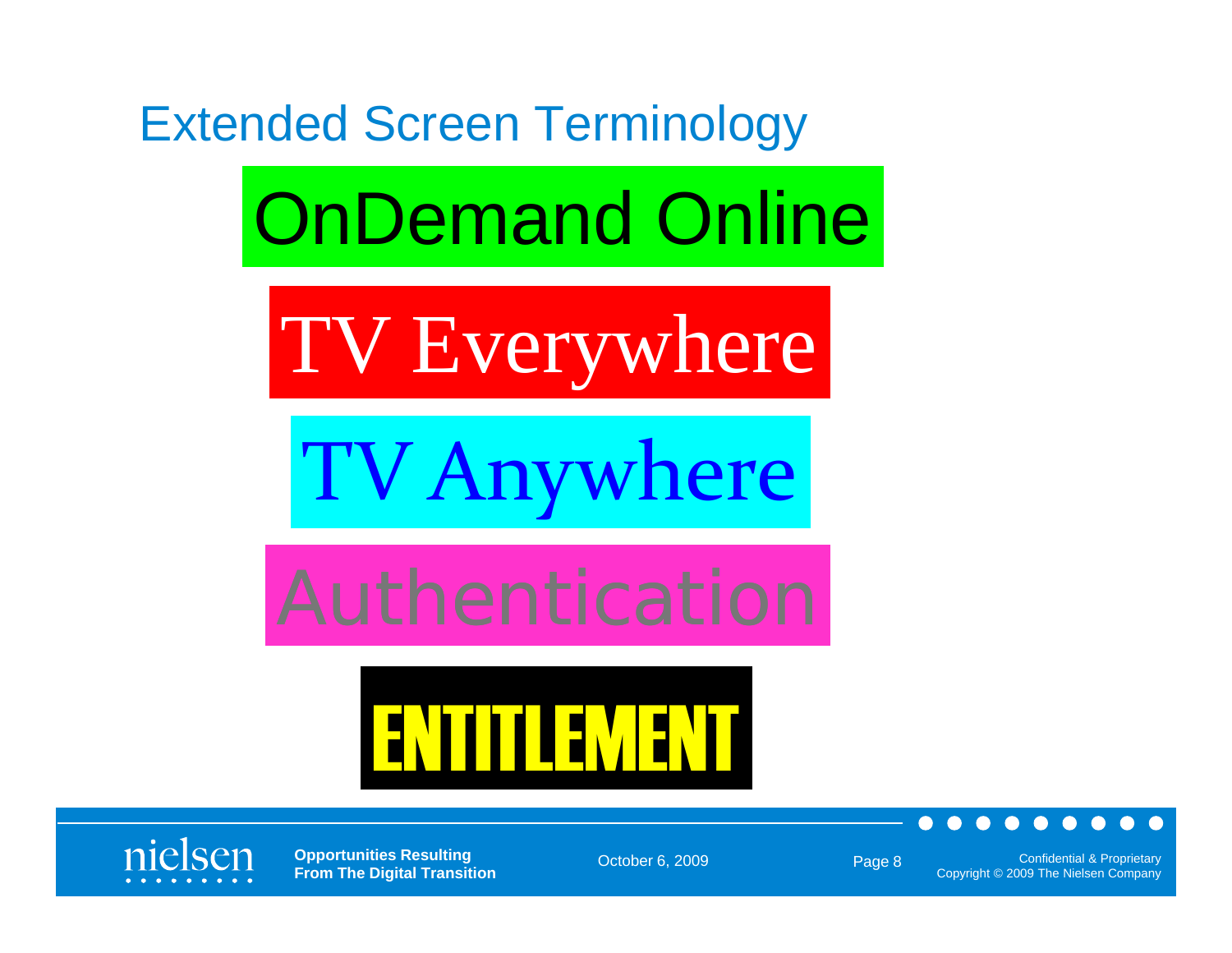## The Extended Screen

#### •What?

–Emerging industry concept of delivering full television content (programs and commercials) via the web



#### nielsen

**Opportunities Resulting From The Digital Transition**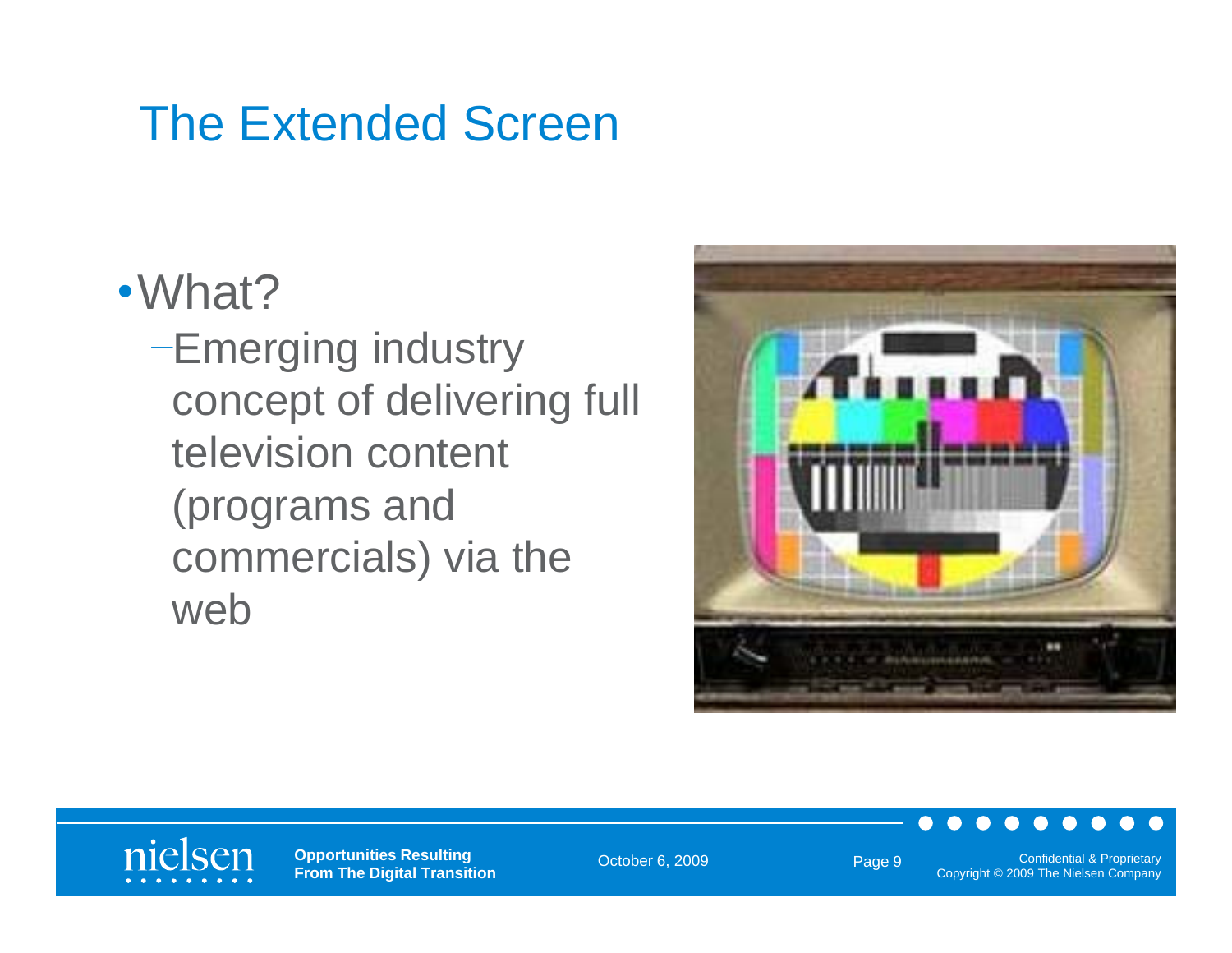# The Extended Screen

- Why?
	- Concerns about about "cord cutters"
		- Broadband households that have no cable
	- Growing anxiety about Internet video business models
	- -Opportunity to extend existing business models from content producers through final distributor
	- Provides opportunity for currency credit from web video
	- Leverages existing reference data and client operational effort
	- Increased consumer satisfaction by expanding content availability and accessibility across platforms





**Opportunities Resulting From The Digital Transition** 

October 6, 2009 **Confidential & Proprietary** Page 10 **Confidential & Proprietary** Copyright © 2009 The Nielsen Company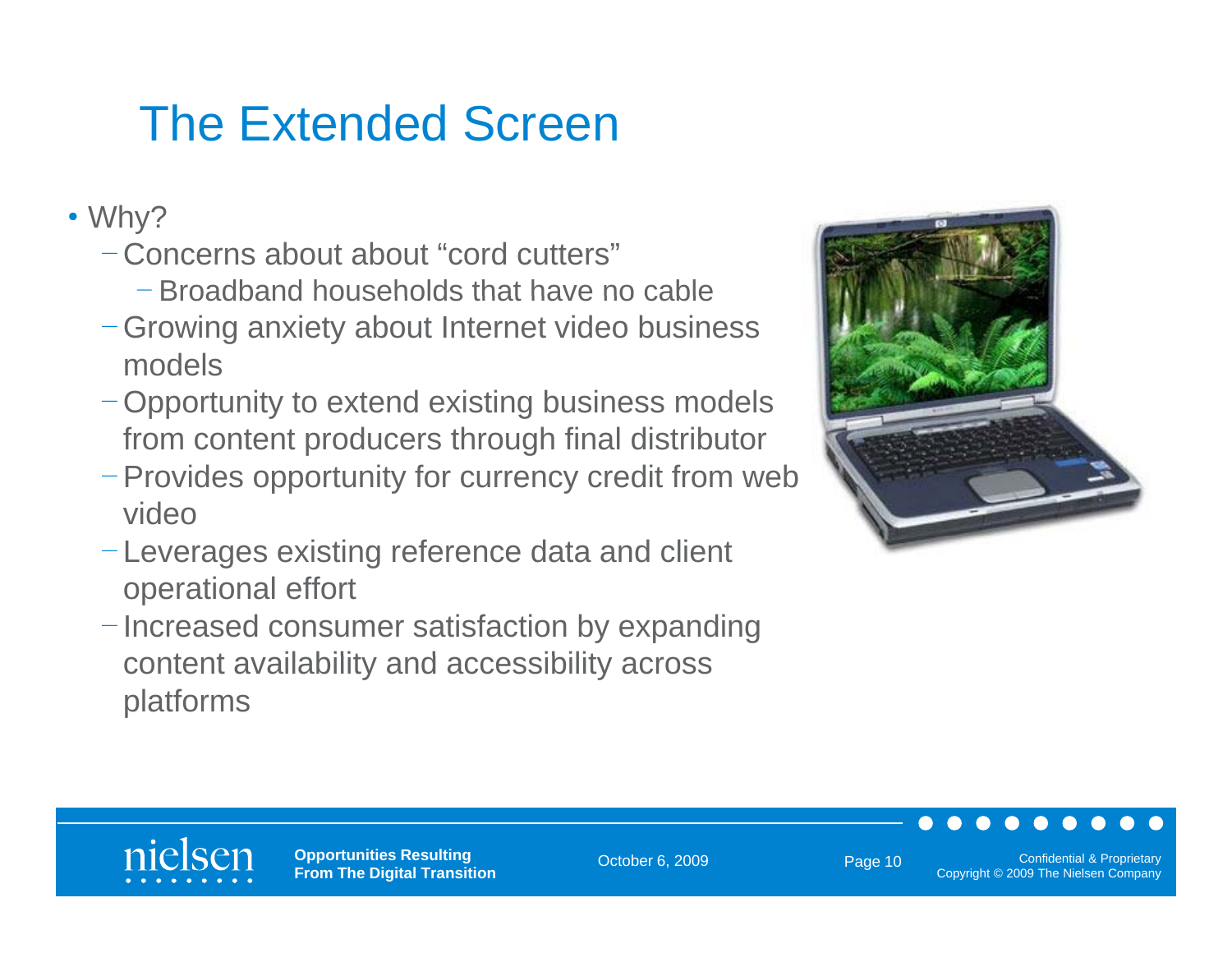

#### • How?

 $-$  By taking existing television program and commercial content and converting it to web format, including the existing audio code for identification, reference, and credit

#### • When?

– Current plan is to roll out by end of 2010 and report in 2011.

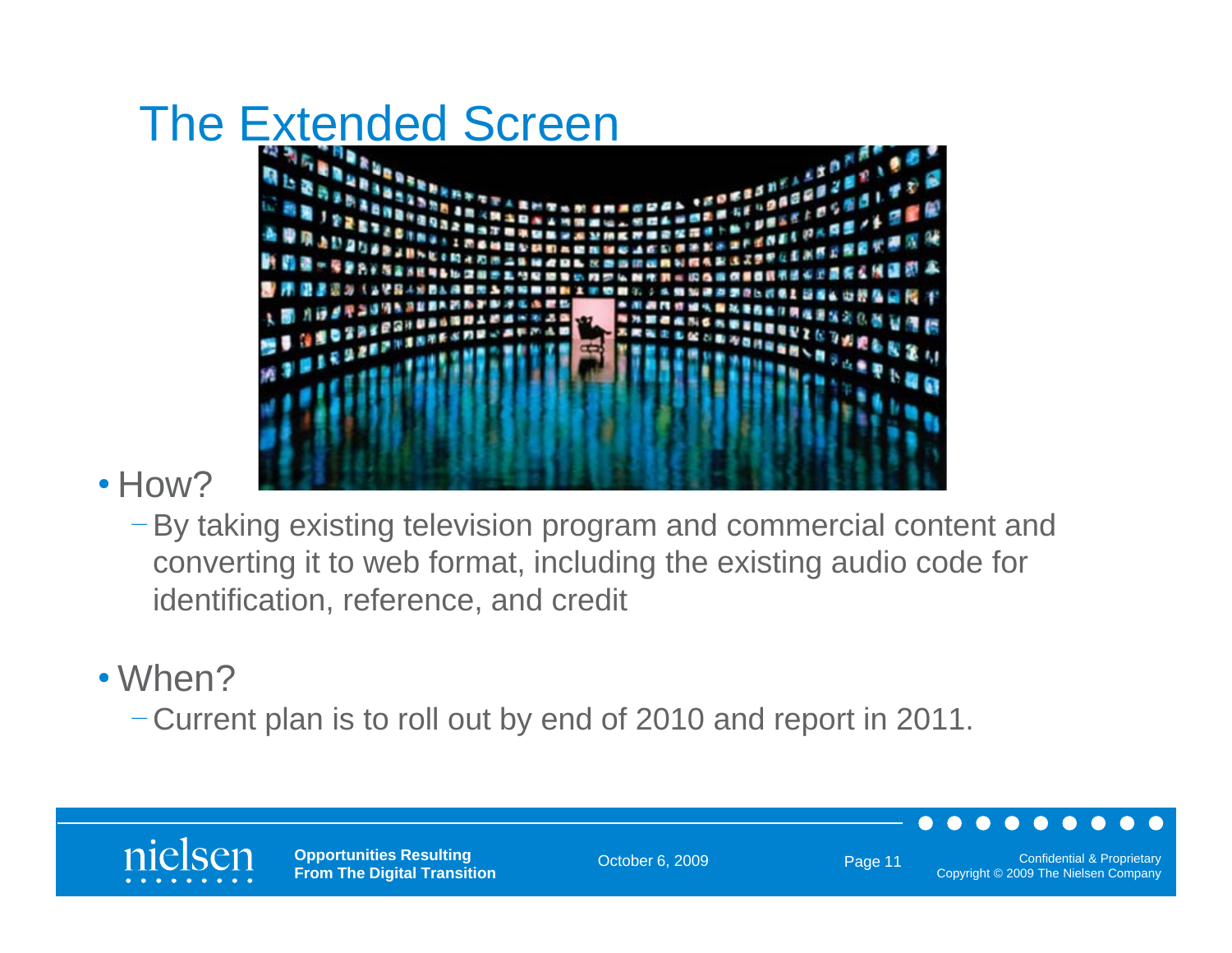# Extended Screen

- •Key Questions
	- –What will consumer response be?
	- –Will bandwidth support this type of usage?
	- –Will existing TV commercial loads be acceptable to online viewers?
	- –How does local fit?
	- –Will content providers and distributors be able to agree on terms?





**Opportunities Resulting From The Digital Transition** 

October 6, 2009 **Confidential & Proprietary Confidential & Proprietary** Copyright © 2009 The Nielsen Company